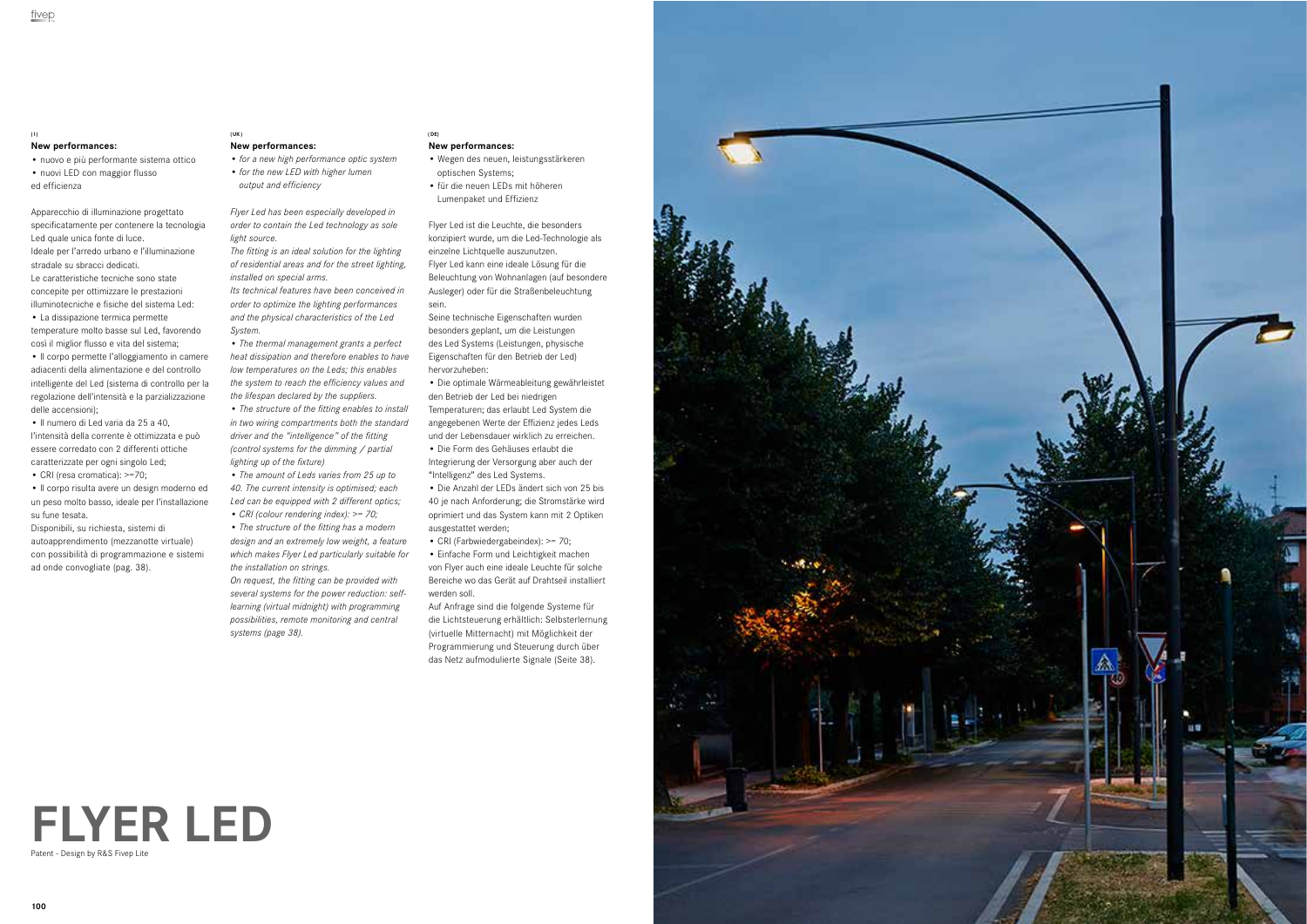



# **OFF**





*A2 Kit fastening rings for 1 or 2 arms Ø102-114mm poles* A2 Verbindungskit für 1 oder 2 ausleger auf Ø102-114mm masten

A1 Verbindungskit für 1 oder 2 ausleger auf Ø60-76mm masten

A3 Verbindungskit für 4 ausleger auf Ø102-114mm masten

| <b>25 LED</b> | 700 <sub>m</sub> A | 52W        | 6570lm  | 4000k |
|---------------|--------------------|------------|---------|-------|
| 30 LED        | 700 <sub>m</sub> A | 63W        | 7710lm  | 4000k |
| 35 LED        | 700 <sub>m</sub> A | <b>73W</b> | 8995lm  | 4000k |
| 40 LED        | 700mA              | 83W        | 10280lm | 4000k |
| <b>25 LED</b> | 700 <sub>m</sub> A | 52W        | 5765lm  | 3000k |
| 30 LED        | 700mA              | 63W        | 6770lm  | 3000k |
| 35 LED        | 700mA              | <b>73W</b> | 7900lm  | 3000k |
| 40 LED        | 700mA              | 83W        | 9025lm  | 3000k |

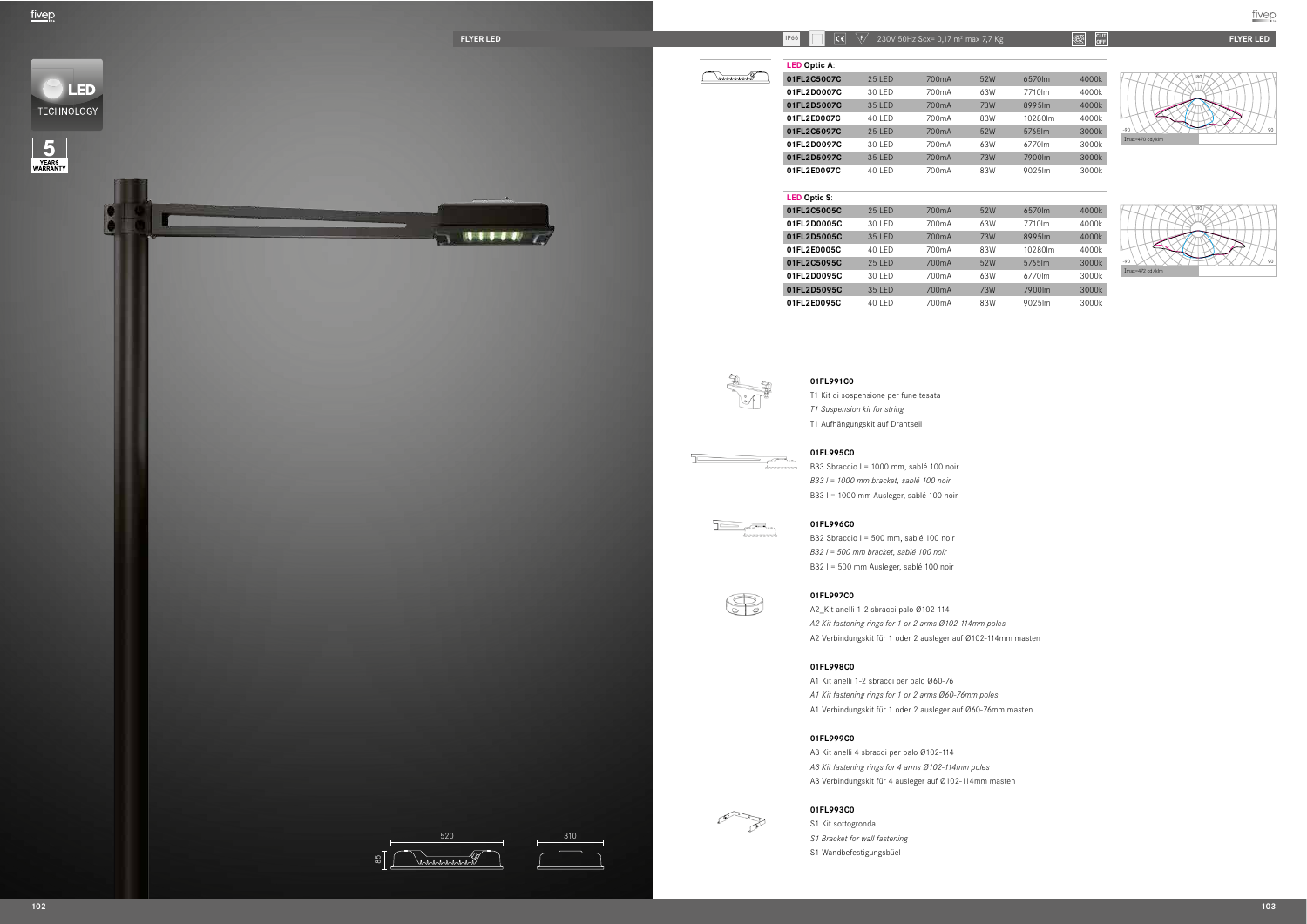#### **FLYER LED**

**Caratteristiche costruttive** *Structural elements* **Bauteile des Systems <b>Manutenzione executive** *Manutenzione e plus Maintenance and plus* Wartung und plus





## **1.**

Led bianchi con temperatura di colore 4000K e 3000K; questi possono variare in numero da 25 a 40, saldati su una piastra dissipante (MCPCB) di opportuno spessore.

*White Leds, with 4000K and 3000K; the number of Leds can be different, according to the need, and varies from 25 up to 40. The Leds are welded on a MCPCB-Plate with a suitable thickness, which also works as an heat-dissipating element.* Weiße Leds mit Temperaturfarbe 4000K und 3000K; die Anzahl der Leds kann verschieden sein, von 25 bis 40. Die Leds werden auf eine MCPCB-Platine mit geeigneter Dicke fixiert, die auch die Funktion der Wärmeableitung erfüllt.

#### **2.**

L'alimentazione comprende un driver elettronico che in combinazione con l'elettronica installata sul circuito elettrico garantisce la corretta alimentazione degli emitter; l'intensità della corrente è ottimizzata in funzione della specifica applicazione

Lenti in PMMA che garantiscono il controllo e l'emissione delle sorgenti Led in modo da distribuire il flusso luminoso di ogni singolo Led su tutta l'area da illuminare, così che il default di un Led non crei disuniformità d'illuminamento; a disposizione diverse tipologie di ottiche. *By means of our PMMA lenses, we succeed in managing the light emission of the Led-sources in an extremely efficient way: each lens illuminates the same area, compounding the illuminance to produce a homogeneous lighting; even in case of failure of one of the Led sources, uniformity is always granted; several optics are available.* Led-Licht kann mit den PMMA-Linsen äußerst präzis gelenkt werden: jede Linse beleuchtet die gleiche komplette Fläche. So addieren sich die Beleuchtungsstärken, was zu einer homogen, gleichmäßig beleuchteten Fläche beiträgt. Auf dieser Weise, falls einzelnen Leds ausfallen sollten, wird die Gleichmäßigkeit der Beleuchtung gewährleistet. Verschiedene Optiken sind erhältlich.

Corpo realizzato in pressofusione d'alluminio, verniciato in polveri di poliestere ad alta resistenza contro agenti ossidanti e ad alta trasmissibilità termica

#### **3.**

*The power supply group includes an electronic driver and all the electronic components installed on the electric circuit and it grants the correct* 

*working of the emitters. The current intensity can be optimised according to the several needs in each installation context.*

Die Verkabelungseinheit besteht aus einem elektronischem Vorschaltgerät und aus den elektronischen Komponenten auf dem Stromkreis und es gewährleistet den korrekten Betrieb der Led-Quellen; die Stromstärke wird optimiert, um die optimale Anwendung für jede Beleuchtungsanforderung zu finden.

#### **4.**

A richiesta è possibile installare elettronica di supporto per il controllo del flusso totale mediante riduzione del flusso emesso da ciascun Led e/o parzializzazione delle accensioni (pag. 38). *On demand, it is possible to install special electronic components, able to grant a total management of the light source, by means of the control of the luminous flux and/or a partial lighting of the fitting (page 38).*

Auf Anfrage, ist es möglich auch eine zusätzliche elektronische Verkabelungseinheit zu installieren, um den Lichtstrom zu steuern oder auch um eine Stufenschaltung der Leuchte zu ermöglichen. Die Beschaffenheit der Led-Quellen erlaubt den einfachen Management der Licht, durch eine Steuerung des Lichtstroms oder eine Stufenschaltung der Leuchte (Seite 38).

#### **5.**

*The body of the fitting is obtained by one single piece of die-cast aluminium; the fitting is painted with special polyester powders, able to grant the best heat-dissipation and a suitable resistance against oxidation..*

Das Gehäuse besteht aus einem einzigen Teil aus Aluminiumdruckguss, pulverbeschichtet und behandelt um die optimale Wärmeableitung und eine gute Oxidationswiderständigkeit zu gewährleisten.

**6.**

Vetro di chiusura piano temperato montato tramite viti e un sistema di centraggi che ne permette la chiusura con identica forza di serraggio per prevenire tensionamenti interni. Guarnizioni in silicone anti-invecchiante.

*Closure: flat tempered glass, fastened on the frame by means of screws and of a special device which enables to centre the glass and to fix all the screws with the same couple, in order to avoid any tension on the glass. Gaskets: anti-ageing silicone.*Verschluss: gehärtetes Flachglas, das mit Schrauben befestigt wird. Die Schrauben sind mit einem besonderen System ausgestattet, das erlaubt, das Glas vorher zu zentrieren, um dann alle Schrauben mit der selben Spannkraft einzuschrauben. Dichtungen aus anti-alterndem Silikon.

#### **7.**

Pressacavo PG16 in materiale plastico; possibilità di doppio pressacavo per versione con elettronica di supporto.

*PG16 plastic cable gland; on demand, the fitting can be provided with double cable gland, for serial connection or in case it has to be delivered with additional electronic components.*  PG16 Kabeleinführung aus Plastik; auf Anfrage, kann die Leuchte mit Doppelkabeleinführung geliefert werden (für Serieverbindung oder bei der Version mit zusätzlicher elektronischen Verkabelung).

#### **8.**

Sistemi di fissaggio: laterale a braccio con opportuna interfaccia, a sospensione su fune tesata con opportuno accessorio (pag. 270). *Fastening systems: on bracket or on string, complete with suitable accessories (page 270).* Befestigungsmöglichkeiten: auf Ausleger oder auf Drahtseil, durch die geeignete Zubehörteile (Seite 270).

L'apparecchio è caratterizzato da un peso estremamente ridotto, 7,7 Kg, e da una bassissima resistenza al vento, 0,17 m<sup>2</sup>, rendendolo ideale per l'applicazione su fune tesata (pag. 270) in particolare su funi tesata già esistente senza dover prevedere alcun rinforzo. *The fitting is characterized by an extremely reduced weight, 7,7 Kg, and a small wind exposure, 0,17 m2 . These features make of Flyer Led an ideal fitting for the installation on string (page 270) and in particular on already existing strings, avoiding any reinforcement of the pre-existing structures.*

Dank des kleinen Gewiches, nur 7,7 Kg, und der kleiner windausgesetzten Fläche, 0,17 m<sup>2</sup>, ist Flyer Led besonders geeignet für die Anwendung auf Seil und in besonderem für die Installation auf schon existierenden Drahtseile (Seite 270), ohne die Struktur verstärken zu müssen.



La dissipazione termica e ottimizzata mediante il disegno del corpo, la speciale lega di allumino, e la tipologia di verniciatura, viene così garantita una temperatura molto bassa sui Led.

*The heat dissipation is optimised, thanks to the structure of the body, to the special aluminium alloy, to the special painting; in this way all the Leds are enabled to work at really low temperatures.* 

Um die maximale Lebensdauer der Leds erreichen zu können, ist ein ausgeklügeltes Wärmemanagement unabdingbar: bei Flyer Led wird die Wärmeableitung dank der Struktur des Gehäuses, der Sonderlegierung, der Sonderlackierung gewährleistet.

La possibile scelta della temperatura di colore del



Led, la possibilità di regolare la quantità di Led, la loro alimentazione e le differenti tipologie di lenti disponibili permette l'utilizzo di Flyer Led in una ampia tipologia di applicazioni e di realizzare abbinamenti che ottimizzano la scelta progettuale sia in funzione dei dati illuminotecnici richiesti sia per un'effettiva riduzione dei consumi. *According to the different lighting requirements and also taking in consideration the possibility to reduce energy consumptions, it is possible to choose several parameters: colour temperature of the Leds, number of Leds, power supply, different types of lenses/optics.*  Die Möglichkeit der Wahl der Temperaturfarben der Leds, die Anzahl der Led kann je nach Anforderung verändert werden, sowie die Versorgung der Lichtquellen und den Typ der Linsen/Optiken. Diese Flexibilität des Systems erlaubt eine optimale Antwort für jede Beleuchtungsanforderung zu finden. Außerdem, kann die Leuchte dank dieser großen Auswahl eine wirkliche Absenkung der Energieverbräuche ermöglichen.

Il circuito elettronico è realizzato mediante un sistema di protezione per il quale, in caso di default di un singolo Led, non si condiziona il funzionamento degli altri. *The electronic circuit s equipped with a special protection: in case of premature failure of one of the Leds, the normal working of all the other Leds won't be influenced.*  Die elektronische Schaltung wird mit einem besonderen Schutz ausgestattet; jedes Led ist unabhängig: falls ein einzelnes Led ausfallen sollten, wird den Betrieb der anderen Led nicht beeinflusst.



La manutenzione straordinaria è facilmente effettuabile mediante rimozione del vetro frontale fissato con 4 viti. *Any extraordinary maintenance operation can be easily carried out by removing the front glass, which is fastened by means of 4 screws.* 

Jeder außerordentlicher Wartungsvorgang kann nach der Öffnung des Frontglas ausgeführt werden, das mit 4 Schrauben befestigt wird.



Vetro piano frontale a filo del bordo apparecchio tale da semplificare e velocizzare le operazioni di pulizia; la presenza del vetro evita inoltre problematiche di usura o danneggiamento delle lenti.

*The front glass has no frame and perfectly covers the body: this makes any cleaning operation easier; the presence of the glass avoids any possibility of damages or wear of the lenses.* 

Das Frontglas hat keinen Rahmen und bedeckt das Gehäuse der Leuchte: das erleichtert die Säuberung der Leuchte; das Glas vermeidet außerdem eventuelle Probleme oder Schaden bei der Linsen.



La presenza del connettore IP68 esterno all'apparecchio permette di realizzare la connessione alla dorsale elettrica senza dover aprire l'apparecchio illuminante e agevolare le operazioni di collegamento elettrico in caso di prima installazione o sostituzione. *The fitting is equipped with an IP68 connection box, which enables the connection of the fitting without opening it. In addition to this, it also makes it easier to uninstall the fitting in case of extra-ordinary maintenance operations.* Die Leuchte ist mit einem IP68 Verbindungsbox ausgestattet, der erlaubt, die Leuchte einfach zu verbinden, ohne das Gehäuse zu öffnen. Außerdem, erleichtert dieser Teil die außerordentliche Wartungsvorgänge, falls die Leuchte entfernt werden soll.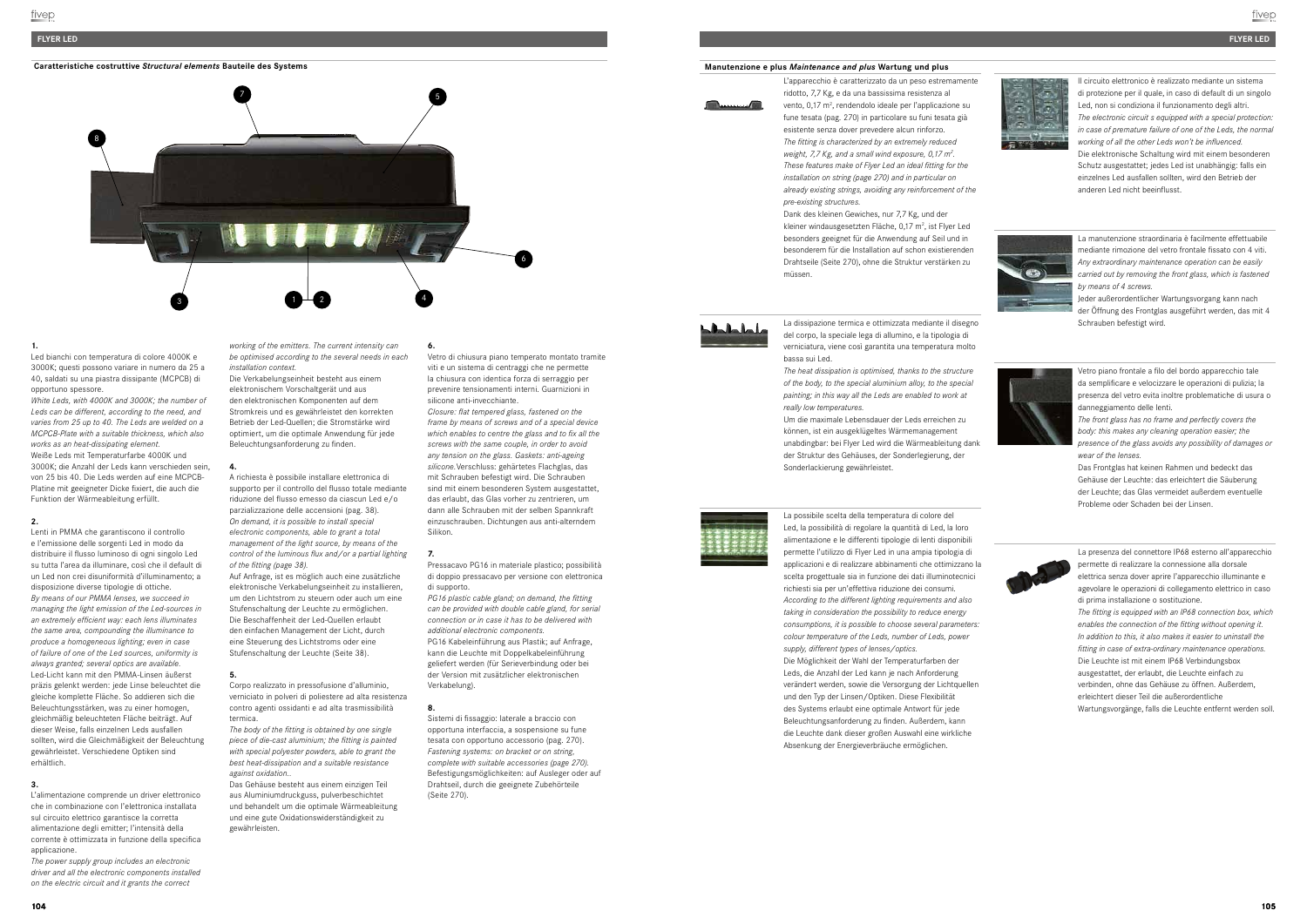

# **SOSPENSIONI** *FITTINGS ON STRING*





Fivep Lite propone una ampia offerta di apparecchi per sospensione su fune tesata per l'illuminazione stradale, differenziata nelle caratteristiche estetiche, illuminotecniche e tecnologiche. La gamma comprende:

**•**Flyer Led con Led System e lenti con ottica tipo stradale simmetrica;

**•**Link con con Led System ed ottica stradale di tipo simmetrica, con lampade tradizionali ed ottica stradale simmetrica;

**•**Amoroma con lampade tradizionali ed ottica stradale simmetrica;

**•**Antares, corpo e calotta in pressofusione di alluminio verniciata di colore grigio; ottica diffondente realizzata mediante gonnelle in metacrilato prismate internamente; al fine di rispondere alle leggi contro l'inquinamento luminoso, la nuova variante Antares 09 è corredata con ottica stradale alloggiata all'interno della gonnella.

Per tutti il fissaggio avviene mediante apposito kit per fune tesata.

*Fivep Lite offers a wide choice of fittings foreseen for the installation on string, in the middle of the street, with different esthetical, technical and technological features. The range includes*

*•Flyer Led with Led System, equipped with special lenses with symmetrical beam. •Link with Led System (equipped with special lenses with symmetrical beam) or with traditional light sources (with symmetrical street optics).*

*•Amoroma with traditional light sources and symmetrical street optics.*

*•Antares: body and cover made of die-cast aluminium coated with polyester powders, colour: hammered grey. The refractors are made of methacrylate, prismatic in its inner part.; in order to match the current norms concerning lighting pollution, we've developed the new version, Antares 09, equipped with a street reflector inside the refractor. All the fitting have the same fastening system by means of a special kit for the installation on string.*

Fivep Lite bietet eine breite Palette von Leuchten an, die besonders für die Installation auf Drahtseil ins Zentrum der Straße, mit verschiedenen ästhetischen, technischen und technologischen Eigenschaften, konzipiert wurden. Die Palette von Leuchten umfasst: **•**Flyer Led mit Led System, mit besonderen Linsen mit symmetrischen Linsen ausgestattet.

**•**Link mit Led System (mit besonderen Linsen mit symmetrischen Linsen ausgestattet) oder mit traditionellen Lichtquellen (mit symmetrischer Straßenoptik).

**•**Amoroma mit traditionellen Lichtquellen. **•**Antares: Körper und Deckel aus Aluminiumdruckguss, pulverbeschichtet in grau. Die Reflektoren sind aus Methacrylat, innen prismatisiert, Breitstrahlende Optik. Um die geltenden Normen bezüglich Lichtverschmutzung zu treffen, wurde die neue Version Antares 09 projektiert, mit einem Straßenreflektor im Refraktor. Alle Leuchte können durch den selben Verbindungskit auf Seil installiert werden.

#### **(I) ( UK ) (DE )**